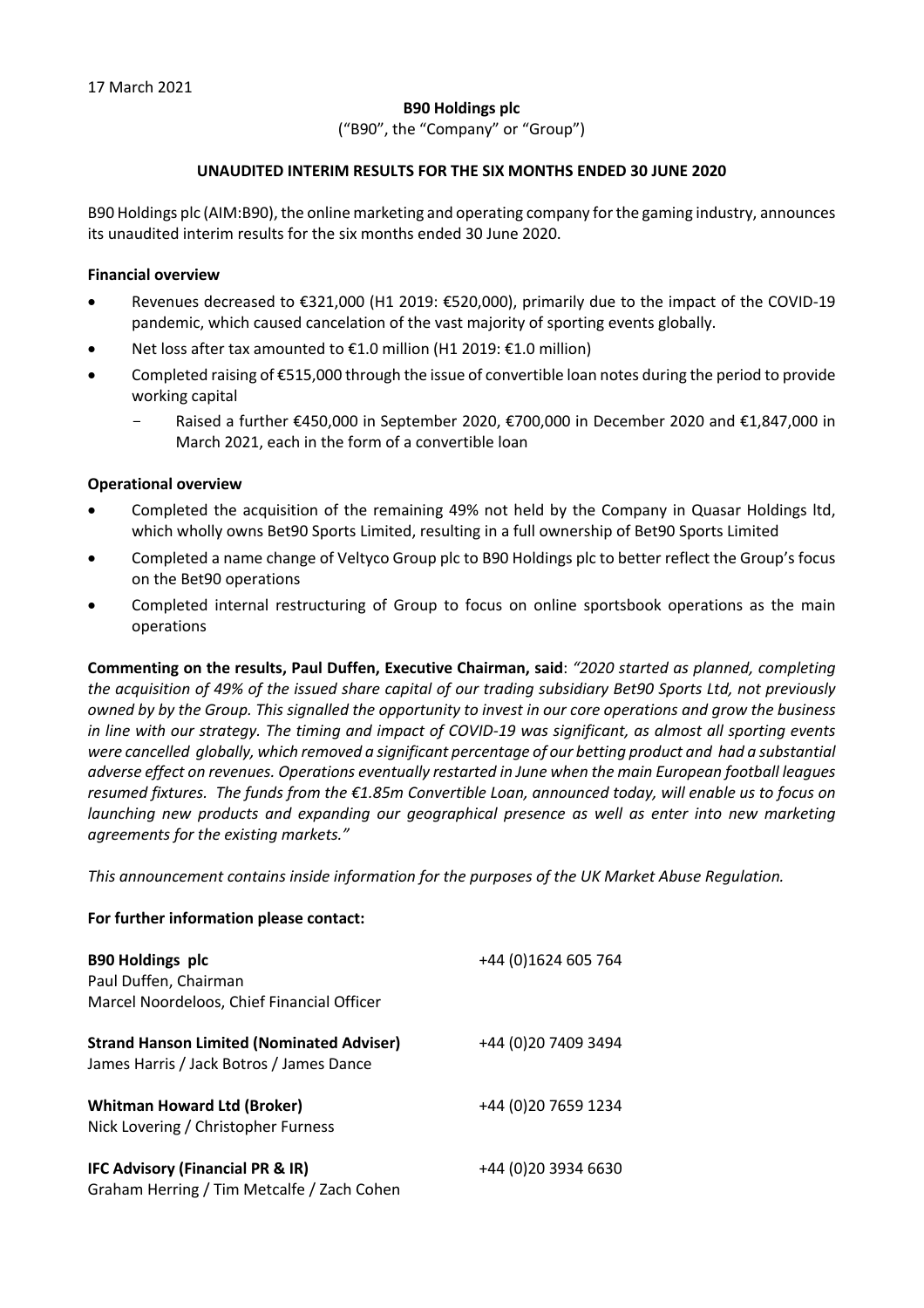# **About B90**

B90 Holdings plc is a group of companies focused on the operation of its own online Sportsbook and Casino product as well as marketing activities for other online gaming companies.

Website: www.b90holdings.com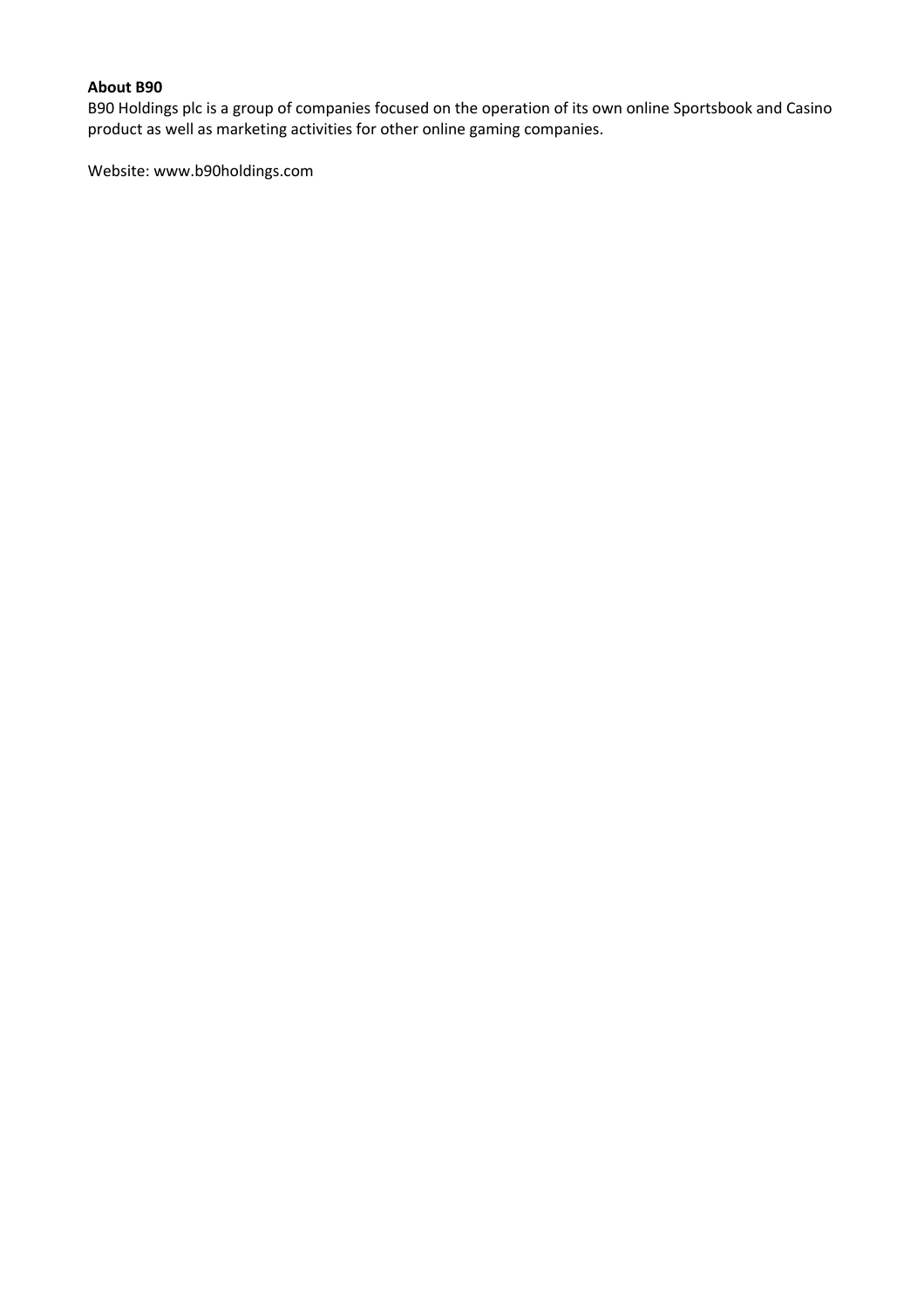#### **CHAIRMAN'S STATEMENT**

I hereby present the unaudited interim results for the six months ended 30 June 2020, which consolidate the results of B90 Holdings plc ("B90" or the "Company") and its subsidiaries (the "Group").

#### **Business**

As previously communicated, the Group is now focused on the sportsbook and casino operations of our Bet90 brand, in which we initially had a 51% interest. After completing the acquisition of the remaining 49% in January 2020, for consideration of €500,000 in cash and 5 million new ordinary shares, we now own 100% of Bet90 and our principal focus is to expand this online operation. At the same time, the Group has terminated all its landbased Bet90 operations, effective 31 December 2019, which did generate revenue but was lossmaking and had a negative impact on cash flow. The Group's strategy is to focus and expand the online operations of Bet90 Sports Ltd.

The impact of the global COVID-19 pandemic was significant due to the cancellation of the vast majority of sporting events in our target markets, with restrictions only being partially lifted since early June in some of the territories. We have seen a slight recovery in revenues since June, but not yet to the levels of the months prior to the COVID-19 pandemic. During the period, we were able to secure further funding of approximately €515,000 to partially offset these losses and provide additional working capital for the Group.

#### **Financial review and outlook**

Revenue for the first six months of 2020 amounted to €321,000. Reported revenue for H1 2019 amounted to €520,000.

During the period the Company completed a fundraise to provide additional working capital, raising €515,000 via the abovementioned unsecured convertible loan note, which has a 3 year term, a 5% coupon and can be converted into new ordinary shares of the Company at 5p.

Whilst trading since the end of June 2020 has been in line with the Board's revised expectations, as set out in its 2019 Accounts, the Group continues to reduce its operating costs to match the current operations and the Directors continue to manage the Group's cash resources carefully. Whilst the Group raised additional funds by way of the issue of the abovementioned convertible note during the period, and post the period end, amounting in aggregate to €3.5 million, it remained reliant, *inter alia*, on being able to manage its cash resources carefully, continuing to manage its creditors and trading being in-line with management's expectations.

Whilst the funds raised today of €1,847,000 provide the Group with additional working capital and further strengthen the balance sheet, the Group continues to remain reliant on being able to manage its creditors. Furthermore, should trading not be in-line with management's expectations going forward, the Group's ability to meet its liabilities may be further impacted, in which case the Group will need to raise additional funding. In such circumstances,whilst the directors are confident of being able to raise the necessary funding, there is no certainty that such funding will be available and/or the terms of such funding.

A significant development as part of today's €1,847,000 fundraising, is the participation of Ronny Breivik, who contributed €500,000 via a convertible loan, on the terms described above. Ronny has an impressive track record operating in the online gaming sector and will be joining the Group in a senior role to oversee all operations.

As part of our focus on geographic expansion, the Group is in advanced discussions with regards to engaging Oddsen.nu, the leading Norwegian online gaming affiliate, to help us grow our revenues in that territory. A further announcement will be made with regard to details of this agreement, once it is finalised.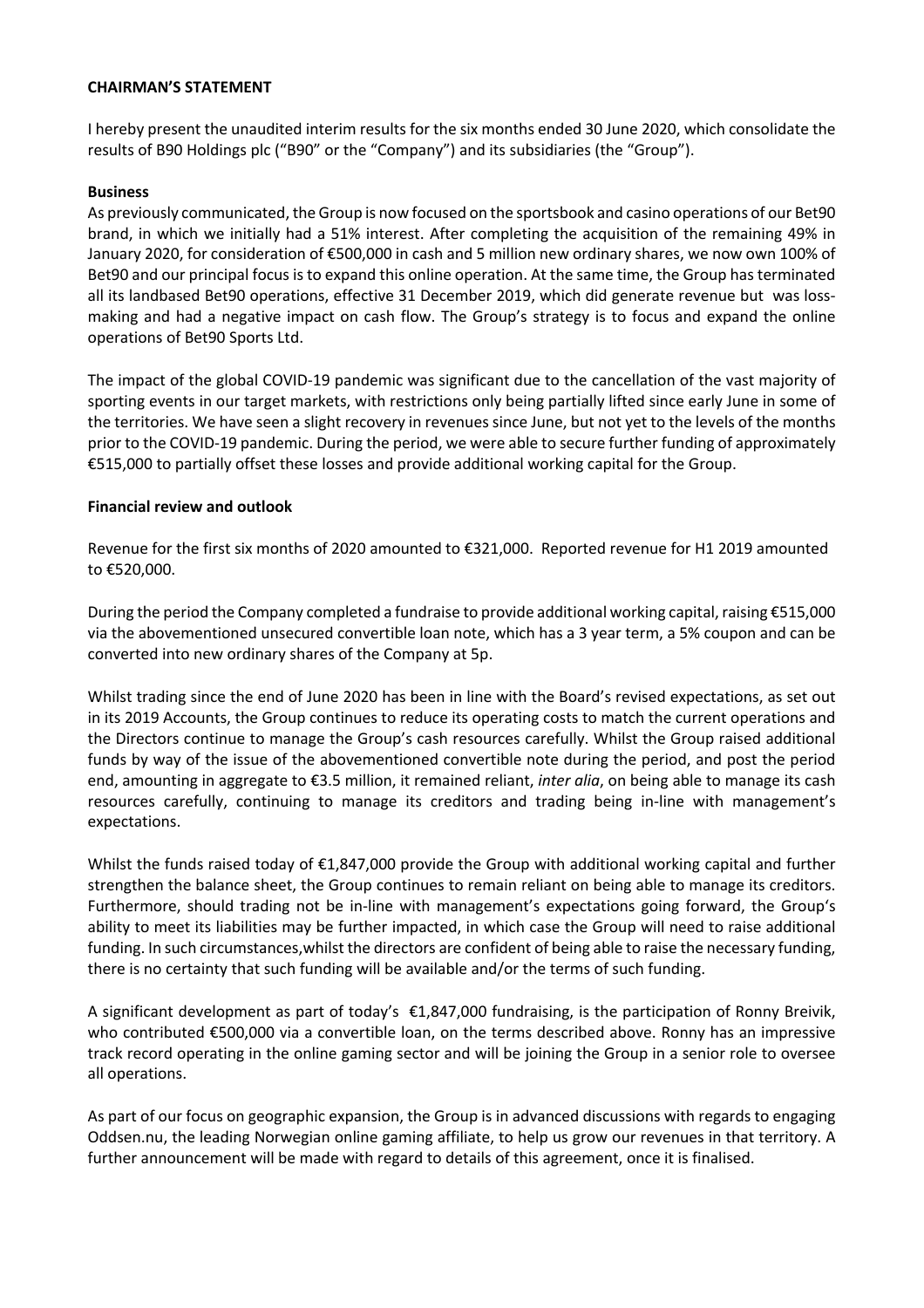In addition, with the issue of the Convertible Loan today and receipt of proceeds thereof, the Group is expected to resume strategic marketing initiatives and partnerships with existing partners to drive revenue, including potentially launching new products and entering into new agreements in its existing markets.

The Board would like to express our thanks to both existing and new shareholders, who have supported the Group through challenging times and we look forward to the continued journey together.

Paul J. Duffen **Executive Chairman** 16 March 2021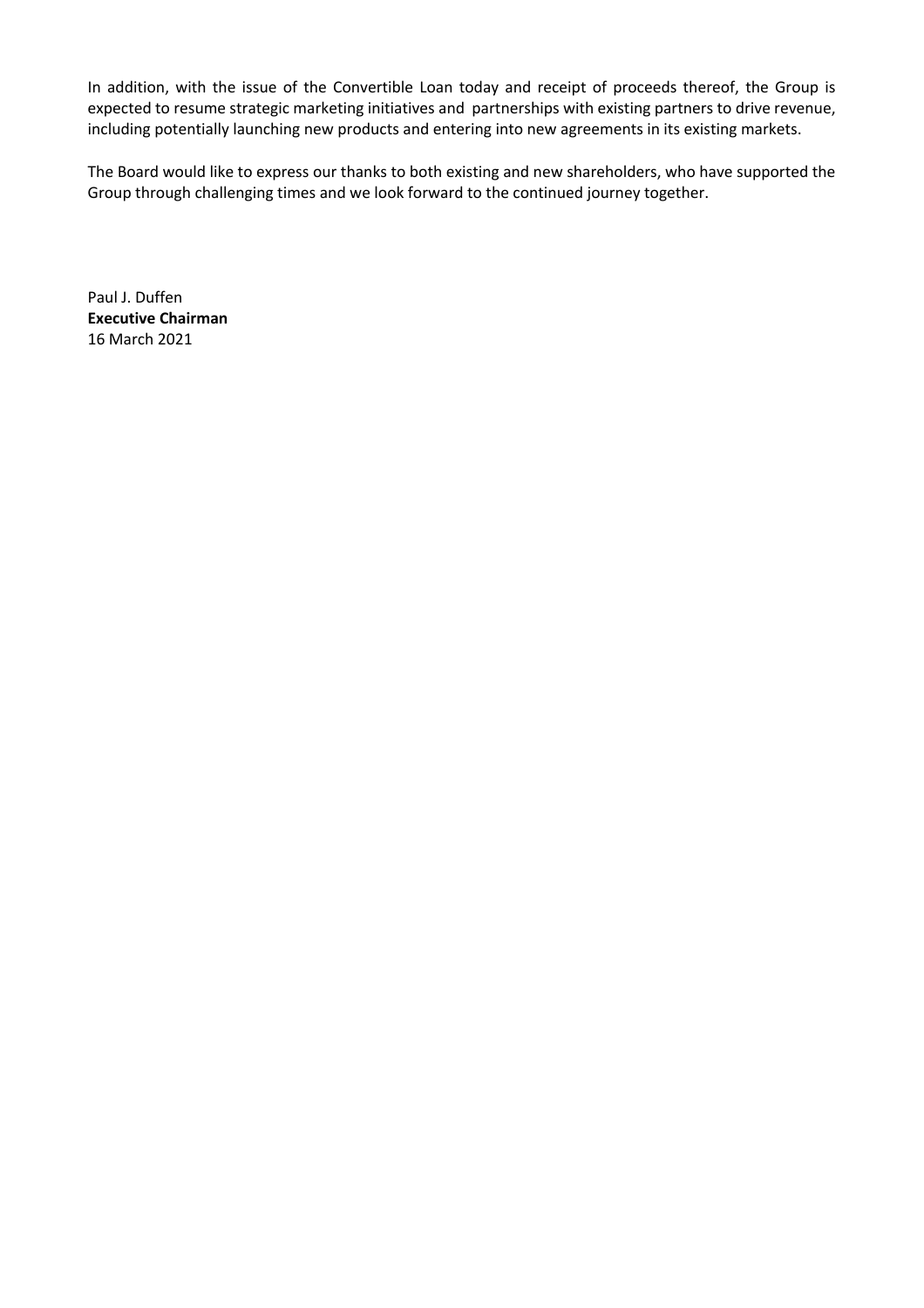# **CONSOLIDATED STATEMENT OF COMPREHENSIVE INCOME**

|                                                                                              | <b>UNAUDITED</b> | <b>UNAUDITED</b> | <b>AUDITED</b>            |
|----------------------------------------------------------------------------------------------|------------------|------------------|---------------------------|
| <b>INCOME STATEMENT</b>                                                                      | Period ended     | Period ended     | Year ended<br>31 December |
|                                                                                              | 30 June 2020     | 30 June 2019     | 2019                      |
|                                                                                              | €                | €                | €                         |
| <b>Revenues</b>                                                                              | 321,089          | 520,321          | 1,065,612                 |
| Salary expense                                                                               | (501, 826)       | (551, 820)       | (1,347,425)               |
| Marketing and selling expense                                                                | (180, 382)       | (476, 184)       | (931, 978)                |
| General administrative expense<br>Depreciation, amortisation and impairment                  | (521, 216)       | (415, 122)       | (1,981,041)               |
| expense                                                                                      | (51, 851)        | (48, 327)        | (1, 181, 601)             |
| <b>Total administrative expenses</b>                                                         | (1, 255, 275)    | (1,491,453)      | (5,442,046)               |
| <b>Operating loss</b>                                                                        | (934, 186)       | (971, 132)       | (4,376,434)               |
| Financial income/(expense)                                                                   | (54, 556)        | (1,606)          | (26, 454)                 |
| Loss before tax                                                                              | (988, 742)       | (972, 738)       | (4,402,888)               |
| Taxation                                                                                     |                  | 93,735           | 104,150                   |
| Loss for the period from continuing operations                                               | (988, 742)       | (879,003)        | (4, 298, 738)             |
| <b>Discontinued operations</b>                                                               |                  |                  |                           |
| Loss for the period from discontinued operations                                             |                  | (108, 172)       | (907, 418)                |
| Loss and total comprehensive loss for the period                                             | (988, 742)       | (987, 175)       | (5,206,156)               |
|                                                                                              |                  |                  |                           |
| <b>Attributable to:</b>                                                                      |                  |                  |                           |
| Equity holders of the Company                                                                | (973, 947)       | (891, 292)       | (3,799,744)               |
| Non-controlling interests                                                                    | (14, 795)        | (95, 883)        | (1,406,412)               |
|                                                                                              | (988, 742)       | (987, 175)       | (5,206,156)               |
|                                                                                              |                  |                  |                           |
| (Loss)/earnings per share attributable to equity holders of the Company                      |                  |                  |                           |
| - Basic (in $\epsilon$ )                                                                     | (0.0102)         | (0.0113)         | (0.0472)                  |
| - Diluted (in $\epsilon$ )                                                                   | (0.0102)         | (0.0113)         | (0.0472)                  |
| Loss per shares on continuing operations,<br>attributable to equity holders of the Company   |                  |                  |                           |
| - Basic (in $\epsilon$ )                                                                     | (0.0102)         | (0.0106)         | (0.0414)                  |
| - Diluted (in $\epsilon$ )                                                                   | (0.0102)         | (0.0106)         | (0.0414)                  |
| Loss per shares on discontinued operations,<br>attributable to equity holders of the Company |                  |                  |                           |
| - Basic (in $\epsilon$ )                                                                     |                  | (0.0007)         | (0.0058)                  |
| - Diluted (in €)                                                                             |                  | (0.0007)         | (0.0058)                  |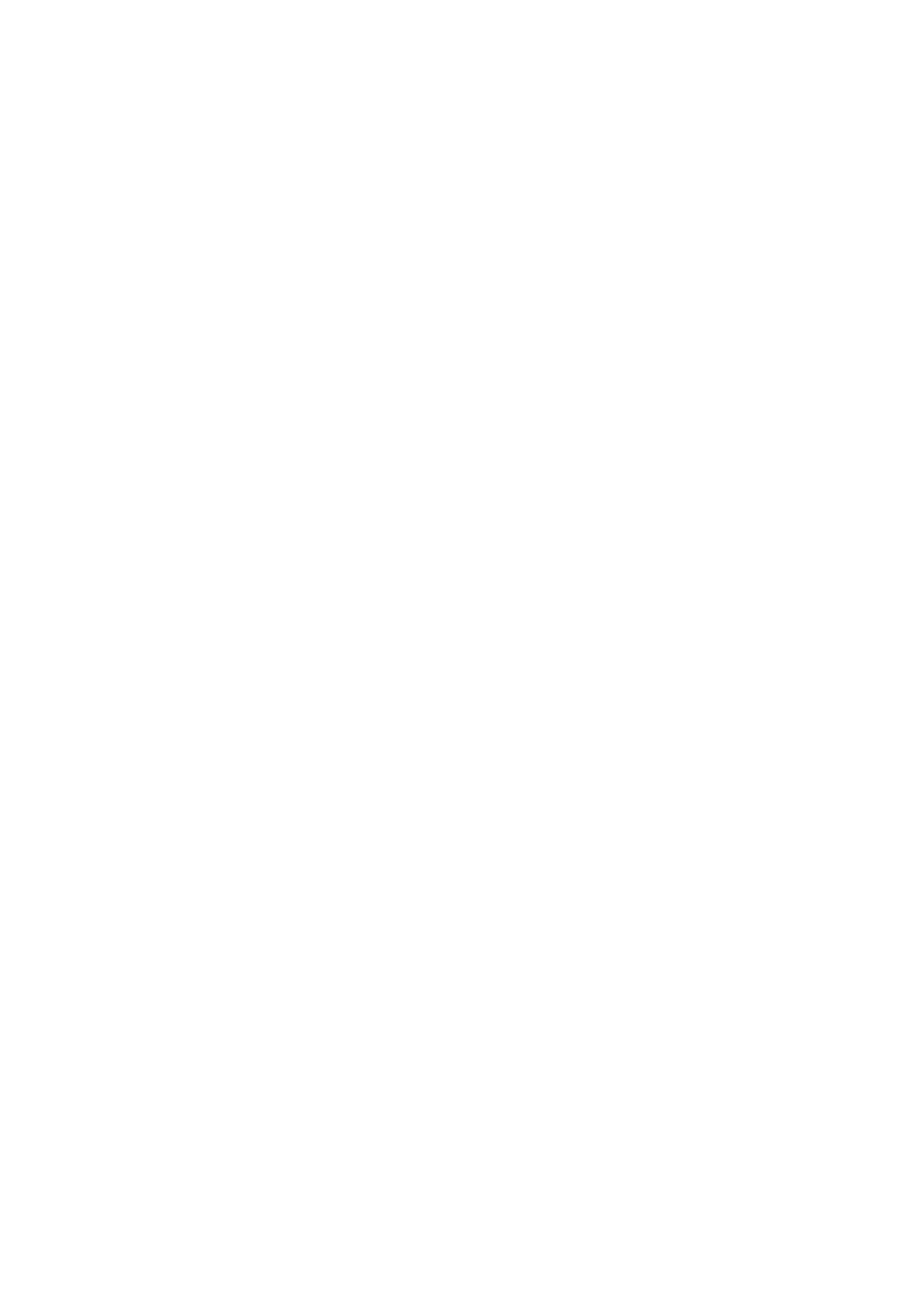## **CONSOLIDATED STATEMENT OF FINANCIAL POSITION**

|                                             | <b>UNAUDITED</b> | <b>UNAUDITED</b> | <b>AUDITED</b> |
|---------------------------------------------|------------------|------------------|----------------|
|                                             | 6 months         | 6 months         | Year           |
|                                             | ended            | ended            | ended          |
|                                             | 30 June          | 30 June          | 31 December    |
|                                             | 2020             | 2019             | 2019           |
|                                             | €                | €                | €              |
| <b>Non-current assets</b>                   |                  |                  |                |
| Goodwill                                    | 1,410,931        | 1,410,931        | 1,410,931      |
| Other intangible assets                     | 199,711          | 1,384,217        | 251,563        |
| Property, plant and equipment               |                  | 619              |                |
| <b>Total non-current assets</b>             | 1,610,642        | 2,795,767        | 1,662,494      |
| <b>Current assets</b>                       |                  |                  |                |
| Trade and other receivables                 | 16,145           | 921,613          | 130,883        |
| Cash and cash equivalents                   | 311,544          | 189,975          | 430,626        |
| <b>Total current assets</b>                 | 327,689          | 1,111,588        | 561,509        |
| <b>Total assets</b>                         | 1,938,331        | 3,907,355        | 2,224,003      |
| <b>Equity and liabilities</b>               |                  |                  |                |
| Share capital                               |                  |                  |                |
| Additional paid-in capital                  | 15,466,741       | 14,644,702       | 15,162,647     |
| Reverse asset acquisition reserve           | (6,046,908)      | (6,046,908)      | (6,046,908)    |
| Equity portion Convertible Bond             | 236,422          |                  | 149,836        |
| Retained earnings                           | (13,528,027)     | (6, 110, 582)    | (8,910,238)    |
| Equity attributable to owners of the parent | (3,871,772)      | 2,487,212        | 355,337        |
| Non-controlling interests                   | 33,803           | (1,507,461)      | (2,817,990)    |
| <b>Total shareholders' equity</b>           | (3,837,969)      | 979,751          | (2,462,653)    |
| <b>Non-current liabilities</b>              |                  |                  |                |
| <b>Borrowings</b>                           | 1,226,369        | 528,230          | 774,891        |
| <b>Total non-current liabilities</b>        | 1,226,369        | 528,230          | 774,891        |
|                                             |                  |                  |                |
| <b>Current liabilities</b>                  |                  |                  |                |
| Trade and other payables                    | 4,535,194        | 2,393,472        | 3,887,543      |
| Corporate income tax payable                | 14,737           | 5,902            | 24,222         |
| <b>Total current liabilities</b>            | 4,549,931        | 2,399,374        | 3,911,765      |
| <b>Total equity and liabilities</b>         | 1,938,331        | 3,907,355        | 2,224,003      |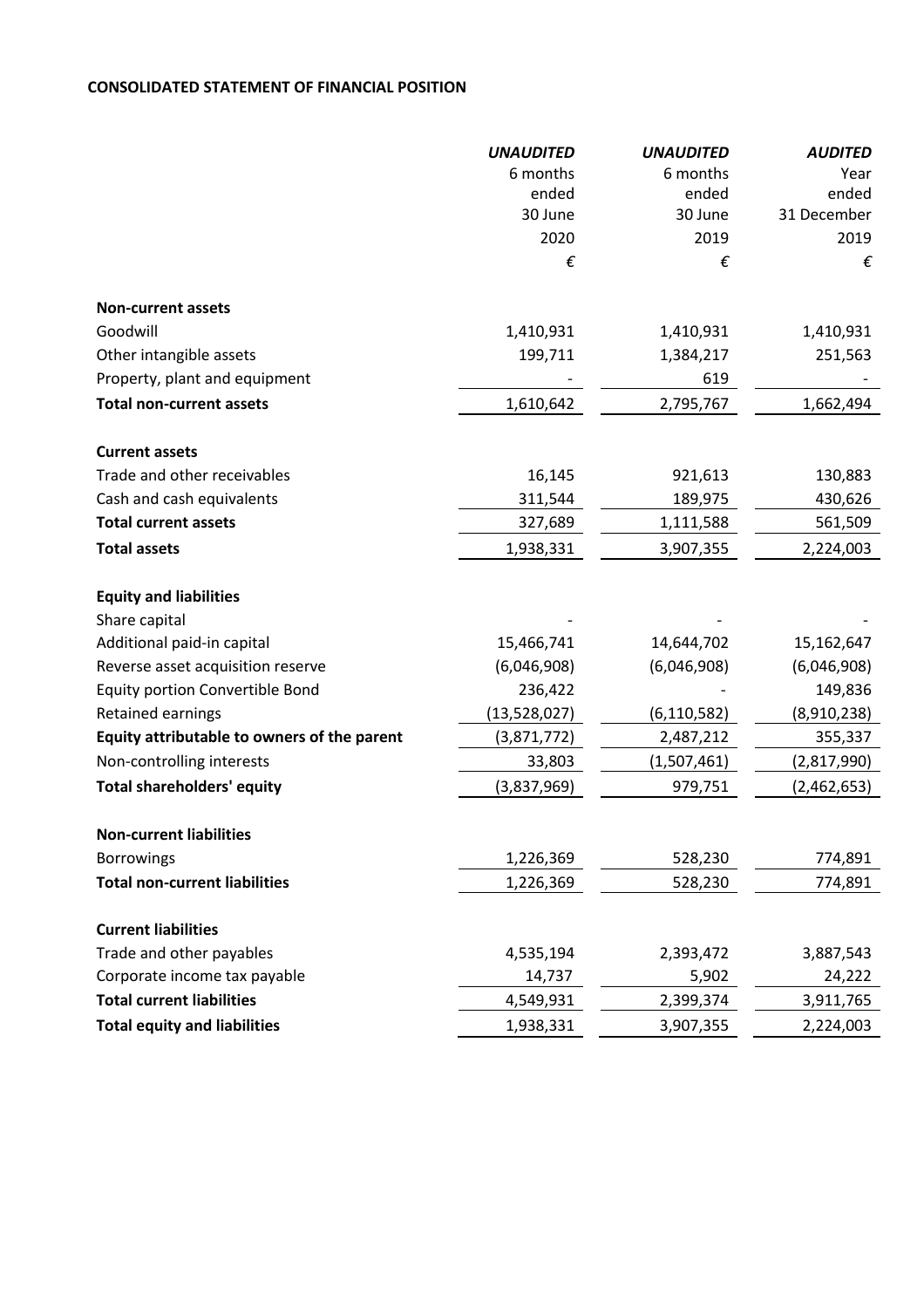## **CONSOLIDATED STATEMENT OF CHANGES IN EQUITY**

|                                         |         | Additional | Equity portion   | Other reserves -    |               |              |                 |              |
|-----------------------------------------|---------|------------|------------------|---------------------|---------------|--------------|-----------------|--------------|
|                                         | Share   | paid in    | convertible Loan | Reverse asset       | Retained      |              | Non-controlling | <b>Total</b> |
|                                         | capital | capital    | Note             | acquisition reserve | earnings      | <b>Total</b> | interest        | Equity       |
|                                         | €       | €          | €                | €                   | €             | €            | €               | €            |
|                                         |         |            |                  |                     |               |              |                 |              |
| Balance as at 1 January 2019            |         | 14,344,702 |                  | (6,046,908)         | (5,262,378)   | 3,035,416    | (1,411,578)     | 1,623,838    |
| Profit for the financial period         |         |            |                  |                     | (891, 292)    | (891, 292)   | (95, 883)       | (987, 175)   |
| Share based payments                    |         |            |                  |                     | 43,086        | 43,086       |                 | 43,086       |
| Issue of share capital                  |         | 300,000    |                  |                     |               | 300,000      |                 | 300,000      |
| Balance as at 30 June 2019              |         | 14,644,702 |                  | (6,046,908)         | (6, 110, 584) | 2,487,210    | (1,507,461)     | 979,749      |
| Balance as at 1 January 2019            |         | 14,344,702 |                  | (6,046,908)         | (5,262,378)   | 3,035,416    | (1,411,578)     | 1,623,838    |
| Profit for the financial period         |         |            |                  |                     | (3,799,744)   | (3,799,744)  | (1,406,412)     | (5,206,156)  |
| Convertible loan note                   |         |            | 149,836          |                     |               | 149,836      |                 | 149,836      |
| Share based payments                    |         |            |                  |                     | 151,884       | 151,884      |                 | 151,884      |
| Issue of share capital                  |         | 817,945    |                  |                     |               | 817,945      |                 | 817,945      |
| Balance as at 31 December 2019          |         | 15,162,647 | 149,836          | (6,046,908)         | (8,910,238)   | 355,337      | (2,817,990)     | (2,462,653)  |
| Profit for the financial period         |         |            |                  |                     | (973, 947)    | (973, 947)   | (14, 795)       | (988, 742)   |
| Convertible Ioan note                   |         |            | 86,586           |                     |               | 86,586       |                 | 86,586       |
| Acquisition of non-controlling interest |         | 304,094    |                  |                     | (3,670,682)   | (3,366,588)  | 2,866,588       | (500,000)    |
| Share based payments                    |         |            |                  |                     | 26,840        | 26,840       |                 | 26,840       |
| Balance as at 30 June 2020              |         | 15,466,741 | 236,422          | (6,046,908)         | (13,528,027)  | (3,871,772)  | 33,803          | (3,837,969)  |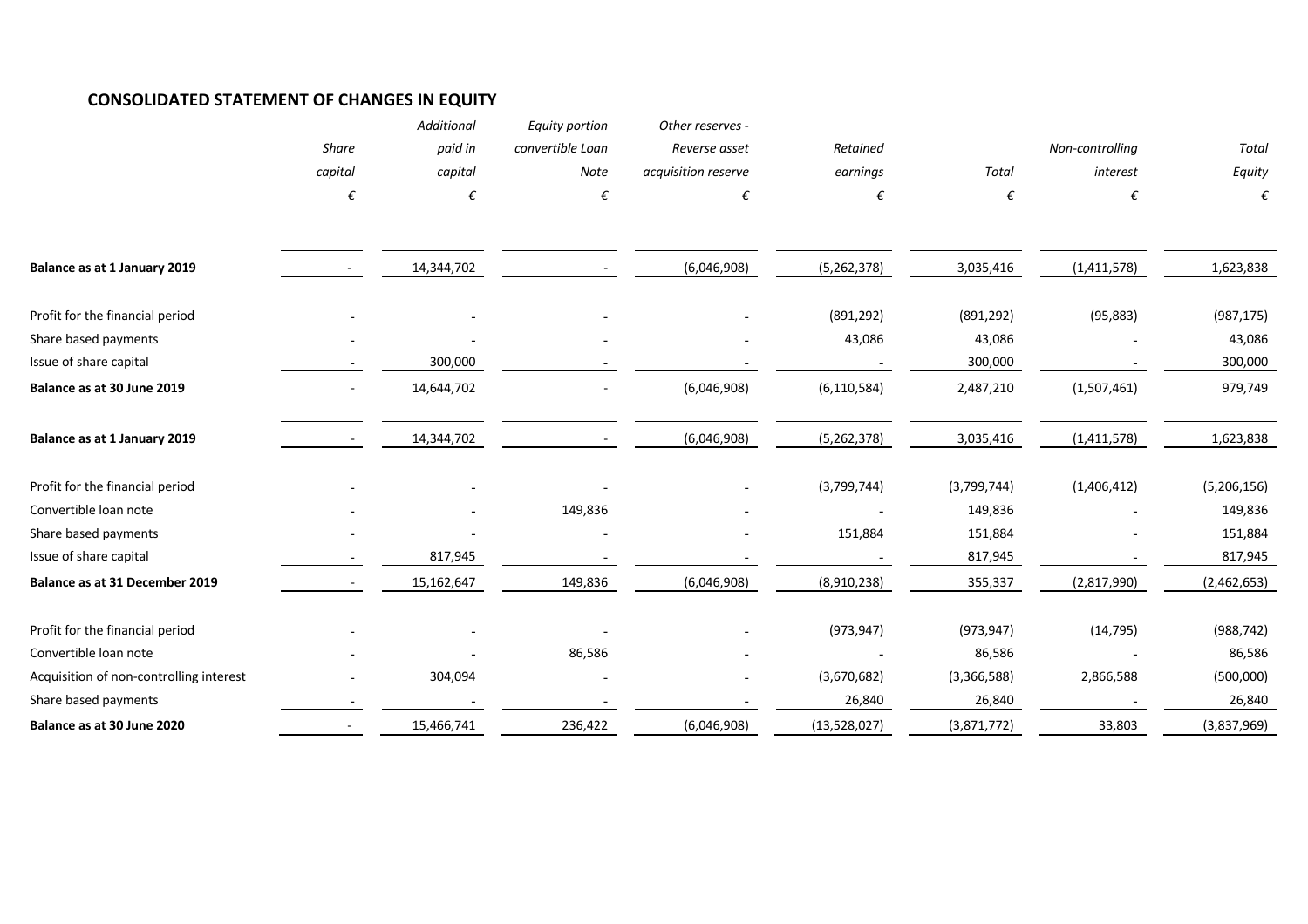# **CONSOLIDATED STATEMENT OF CASH FLOWS**

|                                                        | <b>UNAUDITED</b> | <b>UNAUDITED</b> | <b>AUDITED</b> |
|--------------------------------------------------------|------------------|------------------|----------------|
|                                                        | 30 June          | 30 June          | 31 December    |
|                                                        | 2020             | 2019             | 2019           |
|                                                        | €                | €                | €              |
| Cash flows from operating activities                   |                  |                  |                |
| Operating (loss)/profit                                | (934, 186)       | (1,079,304)      | (5, 283, 852)  |
| Adjustments for:                                       |                  |                  |                |
| Share based payments                                   | 26,840           | 43,086           | 151,884        |
| Depreciation                                           |                  | 619              | 1,238          |
| Amortisation of intangibles                            | 51,851           | 47,706           | 137,697        |
| Impairment of intangibles                              |                  |                  | 1,042,665      |
| Cash flow from operations before working               |                  |                  |                |
| capital changes                                        | (855, 495)       | (987, 893)       | (3,950,368)    |
| (Increase)/decrease in trade and other receivables     | 114,740          | (67, 398)        | 723,329        |
| (Decrease)/increase in trade and other payables        | 312,146          | (585, 805)       | 935,022        |
| <b>Cash flow from operations</b>                       | (428, 609)       | (1,641,096)      | (2, 292, 017)  |
| Tax (paid)/received                                    |                  |                  |                |
| Cash flow from operating activities                    | (428, 609)       | (1,641,096)      | (2,292,017)    |
| Cash flow from investing activities                    |                  |                  |                |
| Acquisitions of intangible assets                      |                  |                  |                |
| Net cash inflow/(outflow) from investing<br>activities |                  |                  |                |
|                                                        |                  |                  |                |
| Cash flow from financing activities                    |                  |                  |                |
| Acquisitions of Non controlling interest               | (200,000)        |                  |                |
| Interest paid                                          | (2,609)          |                  |                |
| Proceeds of issue of new shares                        |                  | 300,000          | 300,000        |
| Receipts from loans                                    | 512,136          | 500,000          | 1,391,572      |
| Net cash inflow from financing activities              | 309,527          | 800,000          | 1,691,572      |
| Net increase in cash and cash equivalents              | (119,082)        | (841,096)        | (600, 445)     |
| Cash and cash equivalents at start of period           | 430,626          | 1,031,071        | 1,031,071      |
| Cash and cash equivalents at end of period             | 311,544          | 189,975          | 430,626        |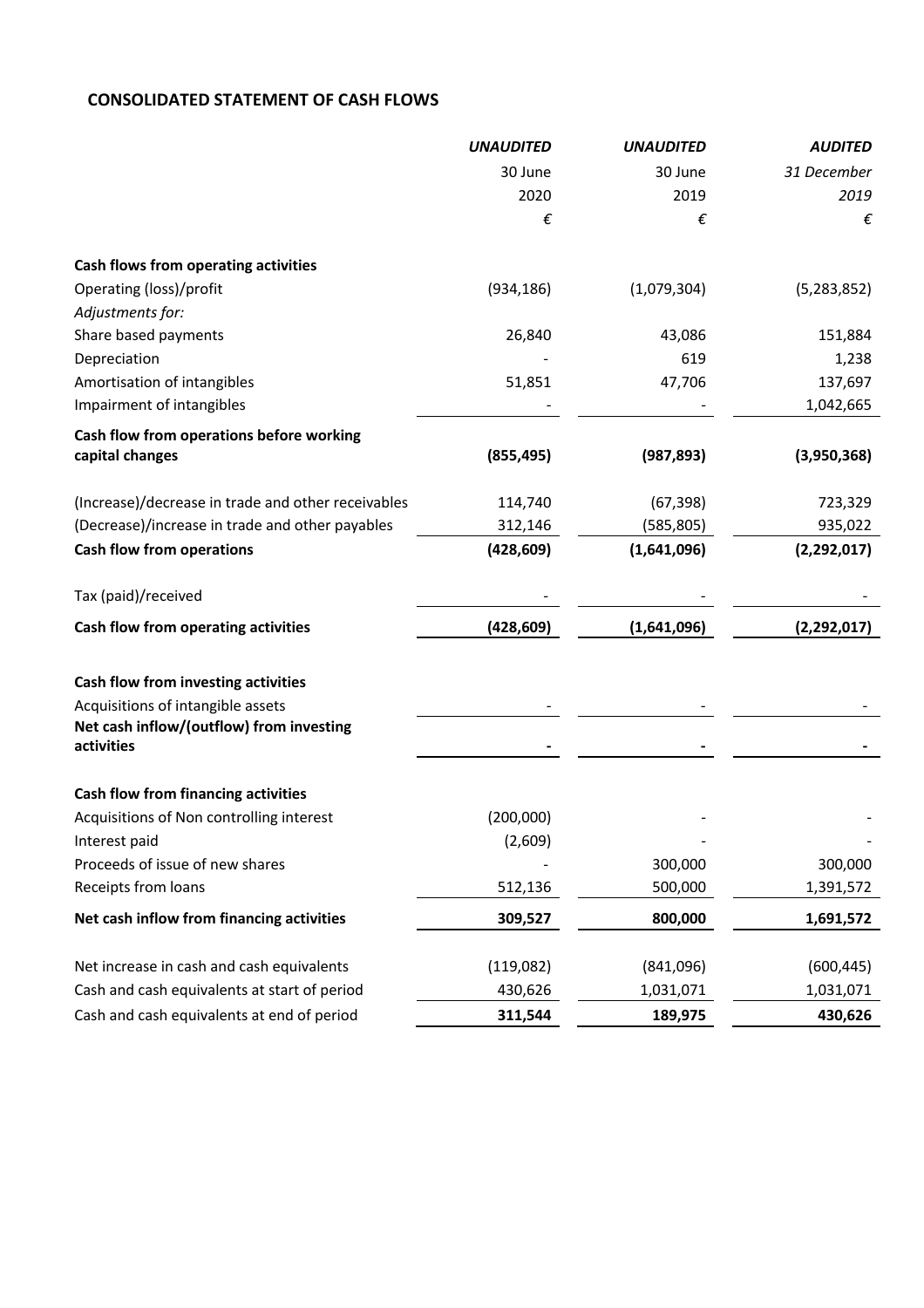# **NOTES TO THE UNAUDITED INTERIM CONSOLIDATED FINANCIAL STATEMENTS FOR THE SIX MONTHS ENDED 30 JUNE 2020**

## **1. Basis of preparation**

The interim consolidated financial statements incorporate the results of B90 Holdings plc (the "Company") and entities controlled by the Company (its subsidiaries) (collectively the "Group").

The interim consolidated financial statements are unaudited, do not constitute statutory accounts and were approved by the Board of Directors on 16 March 2021. The auditor's report on the year ended 31 December 2019 financial statements was unqualified, though it made reference to a material uncertainty in relation to going concern. The year ended 31 December 2019 Annual Report and financial statements is available on the Company's website.

The preparation of unaudited interim consolidated financial statements requires management to make judgements, estimates and assumptions that affect the application of accounting policies and the reported amounts of assets and liabilities, income and expense. Actual results may differ from these estimates.

In preparing the unaudited interim consolidated financial statements, the significant judgements made by management in applying the Group's accounting policies and the key sources of estimation uncertainty were the same as those that applied to the consolidated financial statements as at and for the year ended 31 December 2019.

The unaudited interim financial information in this report has been prepared using accounting policies consistent with IFRS as adopted by the European Union. IFRS is subject to amendment and interpretation by the International Accounting Standards Board (IASB) and the IFRS Interpretations Committee and there is an ongoing process of review and endorsement by the European Commission. These policies are consistent with those to be adopted in the Group's consolidated financial statements for the year ended 31 December 2019. The accounting policies applied by the Group in this interim report are the same as those applied by the Group in the consolidated financial statements for the year ended 31 December 2019.

The principal risks and uncertainties of the Group have not changed since the last annual financial statements for the year ended 31 December 2019, where a detailed explanation of such risks and uncertainties can be found.

### **Going concern**

The Group continued to experience significant operational difficulties during 2019 after its restructuring in respect to marketing within the online financial trading and lottery verticals. As a result, the Company has completed a number of fund raises from investors during 2020 and in 2021.

As a result of the above, the Group achieved a net loss of €5.2 million for the year ended 31 December 2019. Furthermore, the Group had a negative cash flow from operations of  $\epsilon$ 2.1 million for the year ended 31 December 2019 and the Group has recorded a further loss for the year ending 31 December 2020, expected to exceed €1.75 million.

Whilst trading during the second half of 2020 has been in line with the Board's revised expectations, the Group continues to reduce its operating costs to match the current operations and the Directors continue to manage the Group's cash resources carefully. Whilst the Group raised additional funds by way of the issue of convertible loan note since the 2019 year-end, amounting in aggregate to €4.1 million (including the funds raised on 16 March 2021), it remains reliant, *inter alia*, on being able to manage its cash resources carefully, continuing to manage its creditors and trading being in line with management's expectations. Whilst the funds raised on 16 March 2021 of €1,847,000 provide the Group with additional working capital and further strengthen the balance sheet, the Group continues to remain reliant on being able to manage its creditors.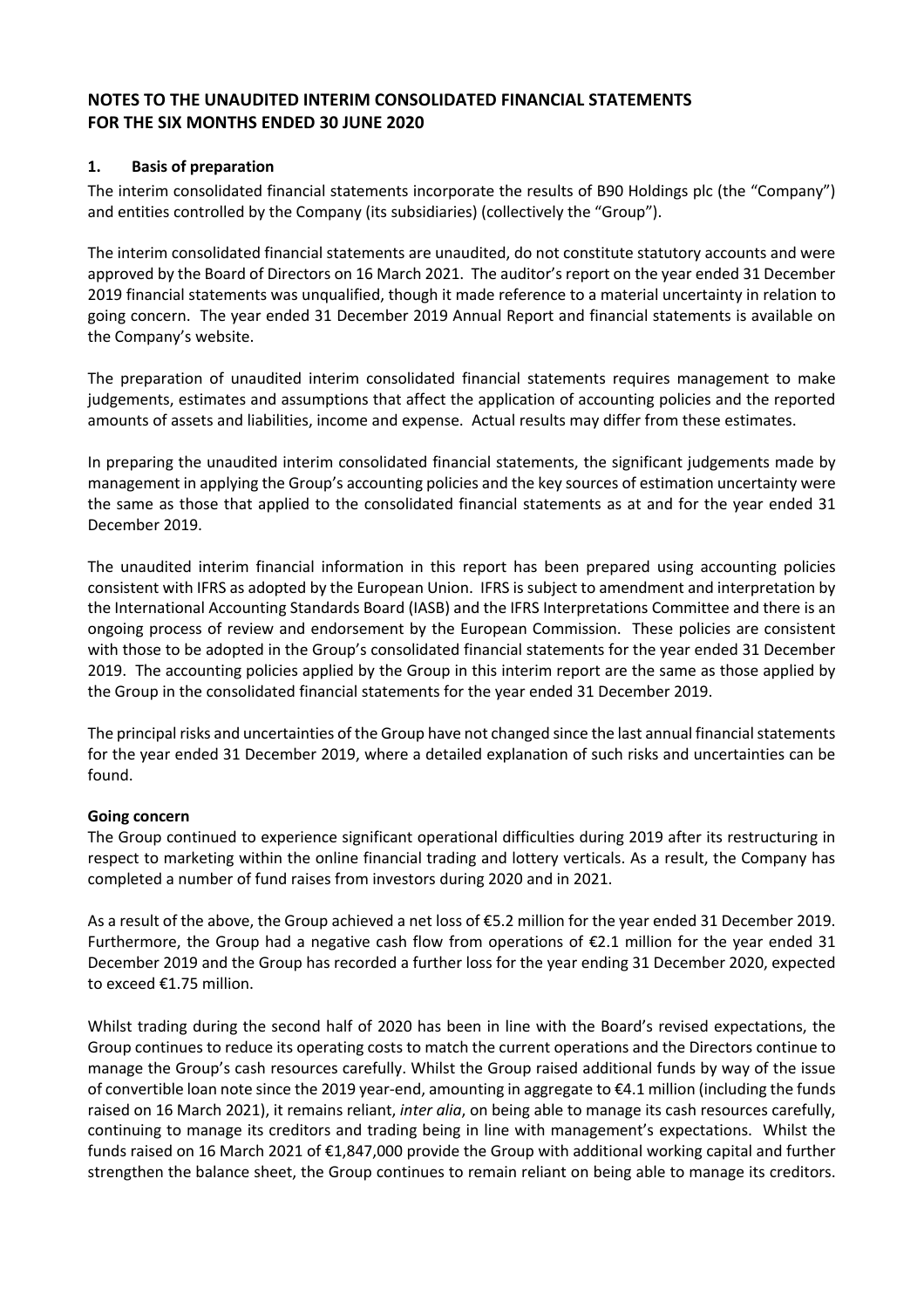Furthermore, should trading not be in line with mangement's expectations going forward, the Group's ability to meet its liabilities may be impacted, in which case the Group will need to raise further funding. In the circumstance that this is needed and whilst the directors are confident of being able to raise such funding if required, there is no certainty that such funding will be available and/or the terms of such funding. These conditions are necessarily considered to represent a material uncertainty which may cast significant doubt over the Group's ability to continue as a going concern.

Whilst acknowledging this material uncertainty, the Directors remain confident that the recent fundraise will allow the Group to expand its operations and generate a positive operational cash flow within a reasonable time or, if needed, be able to raise additional funding when required, therefore the Directors consider it appropriate to prepare the financial statements on a going concern basis. The financial statements do not include the adjustments that would result if the Group and Company was unable to continue as a going concern.

## **2. Earnings per share**

The calculation of earnings per share is based on the following earnings and number of shares.

|                                                                                                                          | 6 months<br>ended<br>30 June 2020 | 6 months ended<br>30 June 2019 | Year ended<br>31 December<br>2019 |
|--------------------------------------------------------------------------------------------------------------------------|-----------------------------------|--------------------------------|-----------------------------------|
|                                                                                                                          | €                                 | €                              | €                                 |
| <b>Earnings</b>                                                                                                          |                                   |                                |                                   |
| Loss for the purpose of basic and diluted earnings<br>per shares being net profit attributable to equity<br>shareholders |                                   |                                |                                   |
| - Continuing operations                                                                                                  | (973, 947)                        | (836, 124)                     | (3,336,961)                       |
| - Discontinued operations                                                                                                |                                   | (55, 168)                      | (462, 783)                        |
| - Continuing and discontinued operations                                                                                 | (973, 947)                        | (891, 292)                     | (3,799,744)                       |
|                                                                                                                          |                                   |                                |                                   |
| <b>Number of shares</b>                                                                                                  |                                   |                                |                                   |
| Weighted average number of ordinary shares for<br>the purposes of basic earnings per share                               | 95,472,825                        | 78,567,270                     | 80,528,381                        |
| Weighted average number of dilutive share<br>options                                                                     |                                   |                                |                                   |
|                                                                                                                          |                                   |                                | 80,528,381                        |
| Weighted average number of ordinary shares for<br>the purposes of diluted earnings per share                             | 95,472,825                        | 78,567,270                     |                                   |
| Loss per share from continuing operations                                                                                |                                   |                                |                                   |
| Basic loss per share (in $\epsilon$ )                                                                                    | (0.0102)                          | (0.0106)                       | (0.0414)                          |
| Diluted loss per share (in $\epsilon$ )                                                                                  | (0.0102)                          | (0.0106)                       | (0.0414)                          |
|                                                                                                                          |                                   |                                |                                   |
| Loss per share from discontinued operations                                                                              |                                   |                                |                                   |
| Basic loss per share (in $\epsilon$ )                                                                                    |                                   | (0.0007)                       | (0.0058)                          |
| Diluted loss per share (in $\epsilon$ )                                                                                  |                                   | (0.0007)                       | (0.0058)                          |

Share options and warrants outstanding are anti dilutive due to the losses incurred in each period.